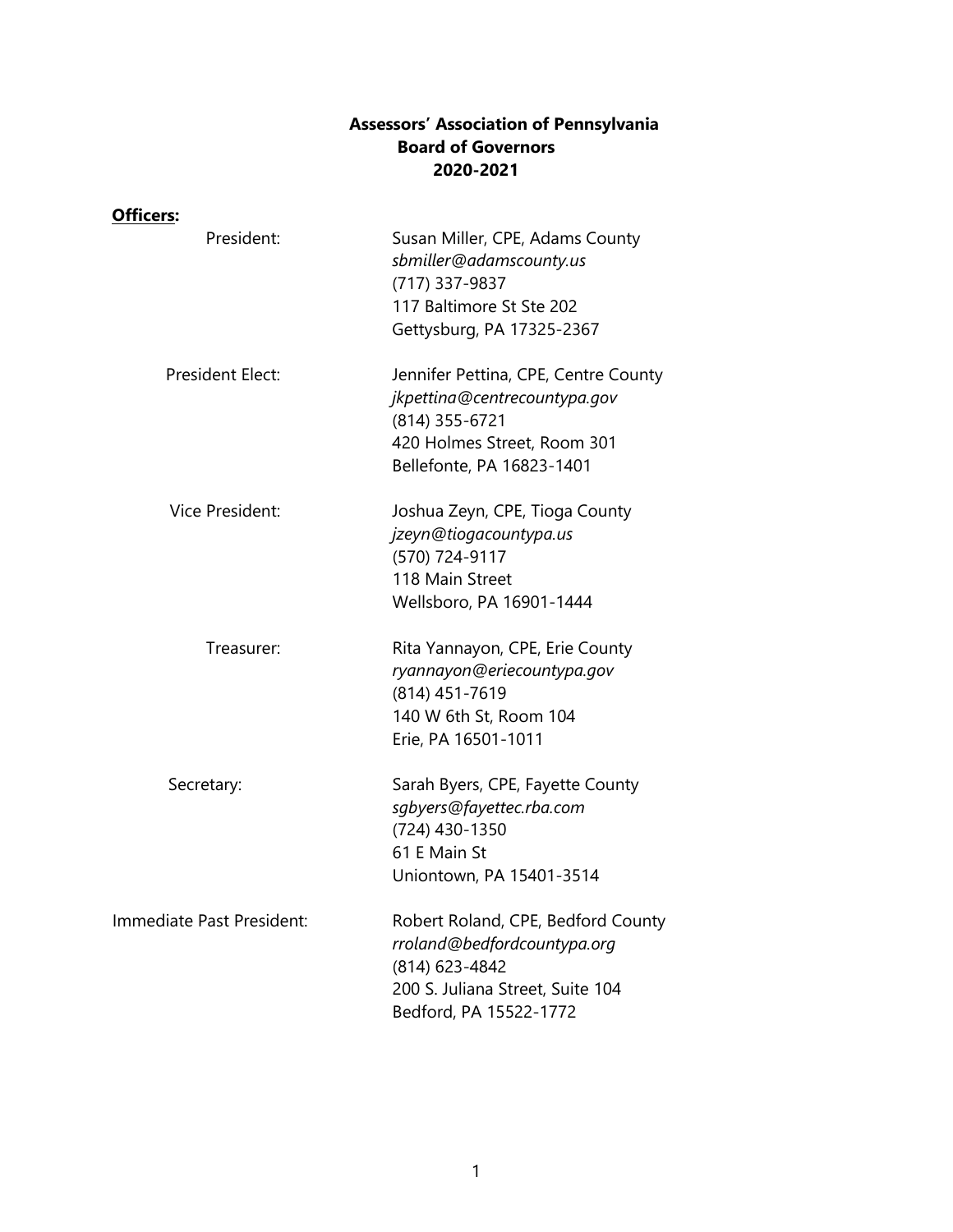## **Board of Governors:**

| <b>Chapter</b>  | <b>Expires 2022</b>              | <b>Expires 2023</b>               |
|-----------------|----------------------------------|-----------------------------------|
| Laurel Mountain | Steve Gallo, CPE, Allegheny      | Danielle Maust, CPE, Bedford      |
|                 | stephen.gallo@alleghenycounty.us | maustd@co.somerset.pa.us          |
|                 | (412) 350-7202                   | (814) 445-1592                    |
|                 | 542 Forbes Ave, Suite 346-A      | 200 S. Juliana Street, Suite 104  |
|                 | Pittsburgh, PA 15219             | Bedford, PA 15522-1772            |
| North Central   | Michelle Mack, CPE, Snyder       | Jake Ostrom, CPE, Potter          |
|                 | mmack@snydercounty.org           | jostrom@pottercountypa.net        |
|                 | (570) 837-4312                   | (814) 274-0517                    |
|                 | <b>PO Box 217</b>                | 1 North Main Street, Suite 111    |
|                 | Middleburg, PA 17842-0217        | Coudersport, PA 16915-1690        |
| Northeast       | Cathy Voda, Wyoming              | Julie Azzalina, Northampton       |
|                 | cvoda@wycopa.org                 | jazzalina@northamptoncounty.org   |
|                 | (570) 996-2260                   | $(610)$ 829-6167                  |
|                 | 1 Courthouse Square              | 669 Washington Street             |
|                 | Tunkhannock, PA 18657            | Easton, PA 18042                  |
| Northwest       | Nick Angiolieri, CPE, Butler     | James Spohn, Butler               |
|                 | nangioli@co.butler.pa.us         | jspohn@co.butler.pa.us            |
|                 | (724) 284-5316                   | (724) 284-5323                    |
|                 | PO Box 1208                      | PO Box 1208                       |
|                 | Butler, PA 16003-1208            | Butler, PA 16003-1208             |
| South Central   | Holly Martz, CPE, Dauphin        | Randy Waggoner, CPE, Perry        |
|                 | hmartz@dauphinc.org              | rwaggoner@perryco.org             |
|                 | (717) 780-6129                   | (717) 582-2131                    |
|                 | 112 Market Street                | PO Box 37                         |
|                 | Harrisburg, PA 17108-1295        | New Bloomfield, PA 17068          |
| South East      | Joan Fitting, CPE, Montgomery    | Anthony Liberato, CPE, Montgomery |
|                 | jfitting@montcopa.org            | aliberat@montcopa.org             |
|                 | (610) 278-5948                   | (610) 278-3761                    |
|                 | <b>PO Box 311</b>                | <b>PO Box 311</b>                 |
|                 | Norristown, PA 19404             | Norristown, PA 19404              |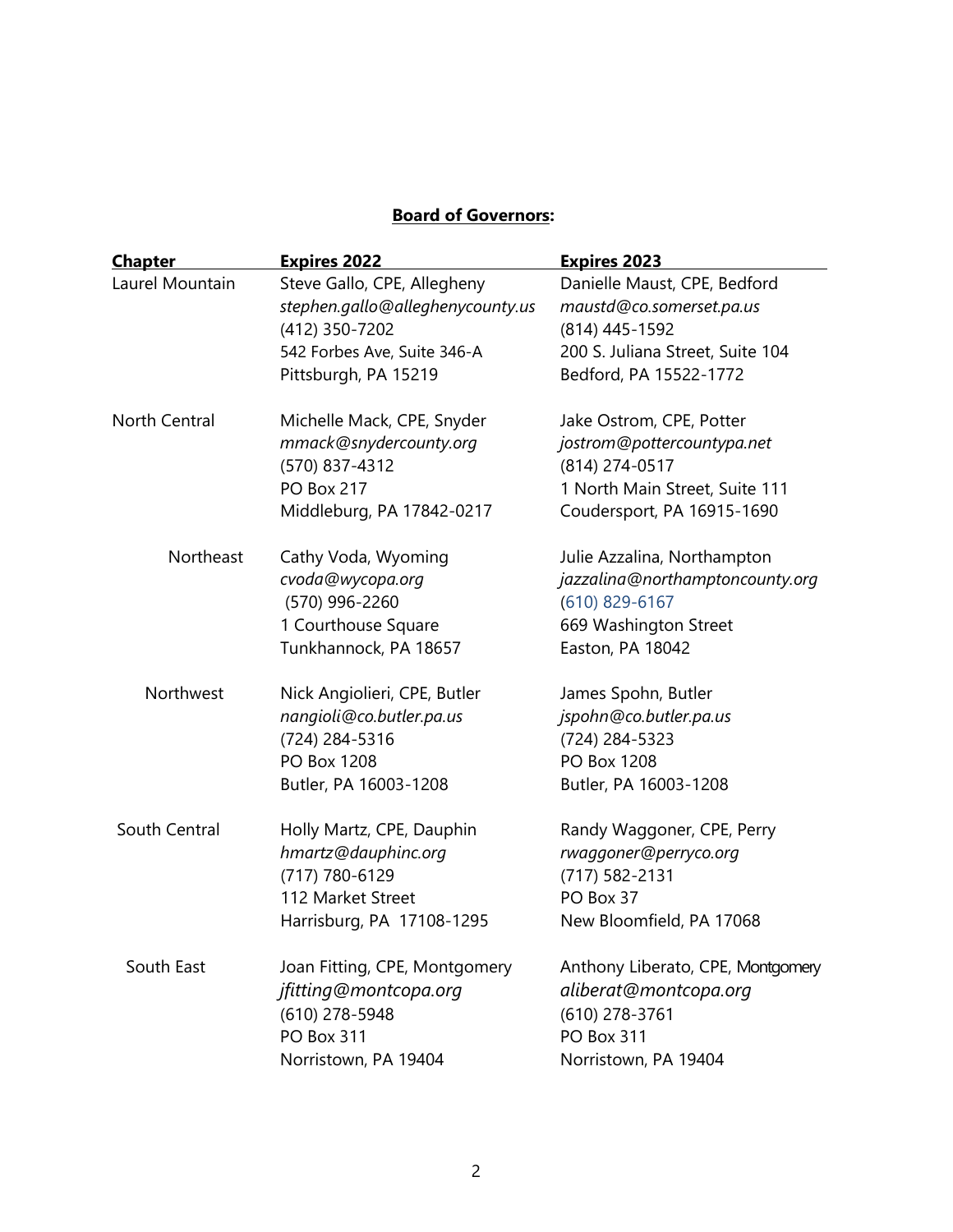## **Committee Chairs and Liaisons:**

| AAP Board of Appeals:            | Angelia Tennies, CPE, McKean County<br>astennies@mckeancountypa.org<br>(814) 887-3215<br>500 W. Main Street<br>Smethport, PA 16749-1149                                                                                                                                  |
|----------------------------------|--------------------------------------------------------------------------------------------------------------------------------------------------------------------------------------------------------------------------------------------------------------------------|
|                                  | Deborah Crawford, CPE, Tioga County<br>dcrawford@tiogacountypa.us<br>(570) 723-8112<br>118 Main Street<br>Wellsboro, PA 16901-1444                                                                                                                                       |
|                                  | Mark Kellerman, CPE, Centre County<br>mjkellerman@centrecountypa.gov<br>(814) 355-6721<br>420 Holmes St Rm 301<br>Bellefonte, PA 16823-1401                                                                                                                              |
| Alternate:                       | Vacancy                                                                                                                                                                                                                                                                  |
| AAP Journal Editor:              | Kristin Montgomery, CPE, Sullivan County<br>kmontgomery@sullivancounty-pa.us<br>(570) 946-5061<br><b>PO Box 157</b><br>Laporte, PA 18626-0157                                                                                                                            |
| <b>Assessment Law Co Chairs:</b> | Joshua Zeyn, CPE, Tioga County<br>jzeyn@tiogacountypa.us<br>(570) 724-9117<br>118 Main Street<br>Wellsboro, PA 16901-1444<br>Mark Kellerman, CPE, Centre County<br>mjkellerman@centrecountypa.gov<br>(814) 355-6721<br>420 Holmes St Rm 301<br>Bellefonte, PA 16823-1401 |
| Audit Committee Co Chairs:       | Mark Kellerman, CPE, Centre County<br>mjkellerman@centrecountypa.gov<br>(814) 355-6721<br>420 Holmes St Rm 301                                                                                                                                                           |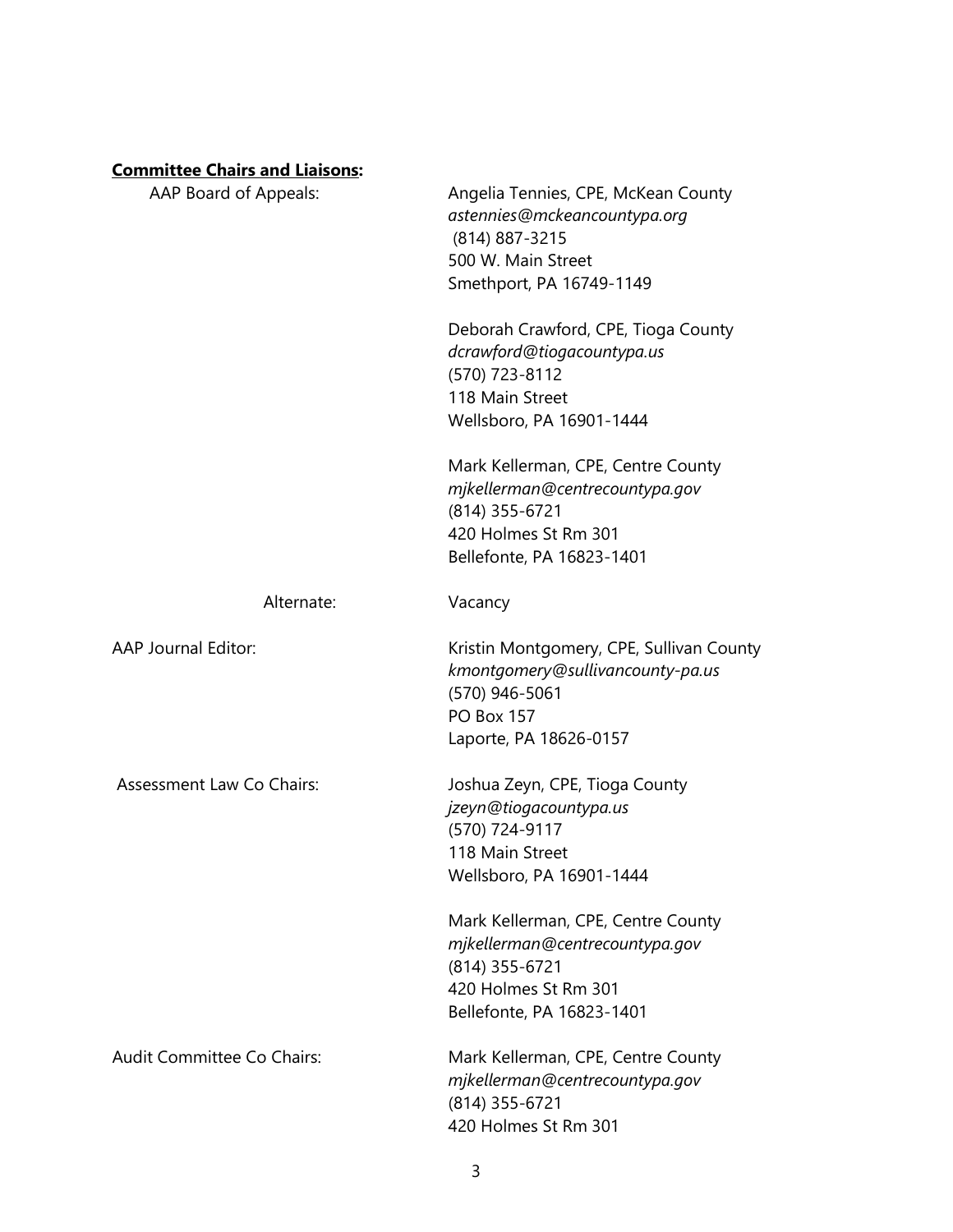|                                    | Bellefonte, PA 16823-1401                                                                                                                                                                                                                                 |
|------------------------------------|-----------------------------------------------------------------------------------------------------------------------------------------------------------------------------------------------------------------------------------------------------------|
|                                    | Robert Roland, CPE, Bedford County<br>rroland@bedfordcountypa.org<br>(814) 623-4842<br>200 S. Juliana Street, Suite 104<br>Bedford, PA 15522-1772                                                                                                         |
| Awards Committee Chair:            | Cindy Treible, CPE, Monroe County<br>ctreible@co.monroe.pa.us<br>Phone: (570) 517-3145<br>Monroe Co Administration Building, Rm. 102<br>1 Quaker Plaza<br>Stroudsburg, PA 18360-2171                                                                      |
| <b>Budget Committee Chair:</b>     | Rita Yannayon, CPE, Erie County<br>ryannayon@eriecountypa.gov<br>(814) 451-7619<br>140 W 6th St, Room 104<br>Erie, PA 16501-1011                                                                                                                          |
| <b>CCAP Board Representatives:</b> | Charles "JR" Hardester, CPE, Lawrence County<br>chardester@co.lawrence.pa.us<br>(724) 656-2191<br>430 Court Street<br>New Castle, PA 16101-3503<br>Deborah Crawford, CPE, Tioga County<br>dcrawford@tiogacountypa.us<br>(570) 723-8112<br>118 Main Street |
| Clean and Green Co Chairs:         | Wellsboro, PA 16901-1444<br>Deborah Crawford, CPE, Tioga County<br>dcrawford@tiogacountypa.us<br>(570) 723-8112<br>118 Main Street<br>Wellsboro, PA 16901-1444                                                                                            |
| Conference Planning Chair:         | Vacancy<br>Joshua Zeyn, CPE, Tioga County<br>jzeyn@tiogacountypa.us<br>(570) 724-9117<br>118 Main Street                                                                                                                                                  |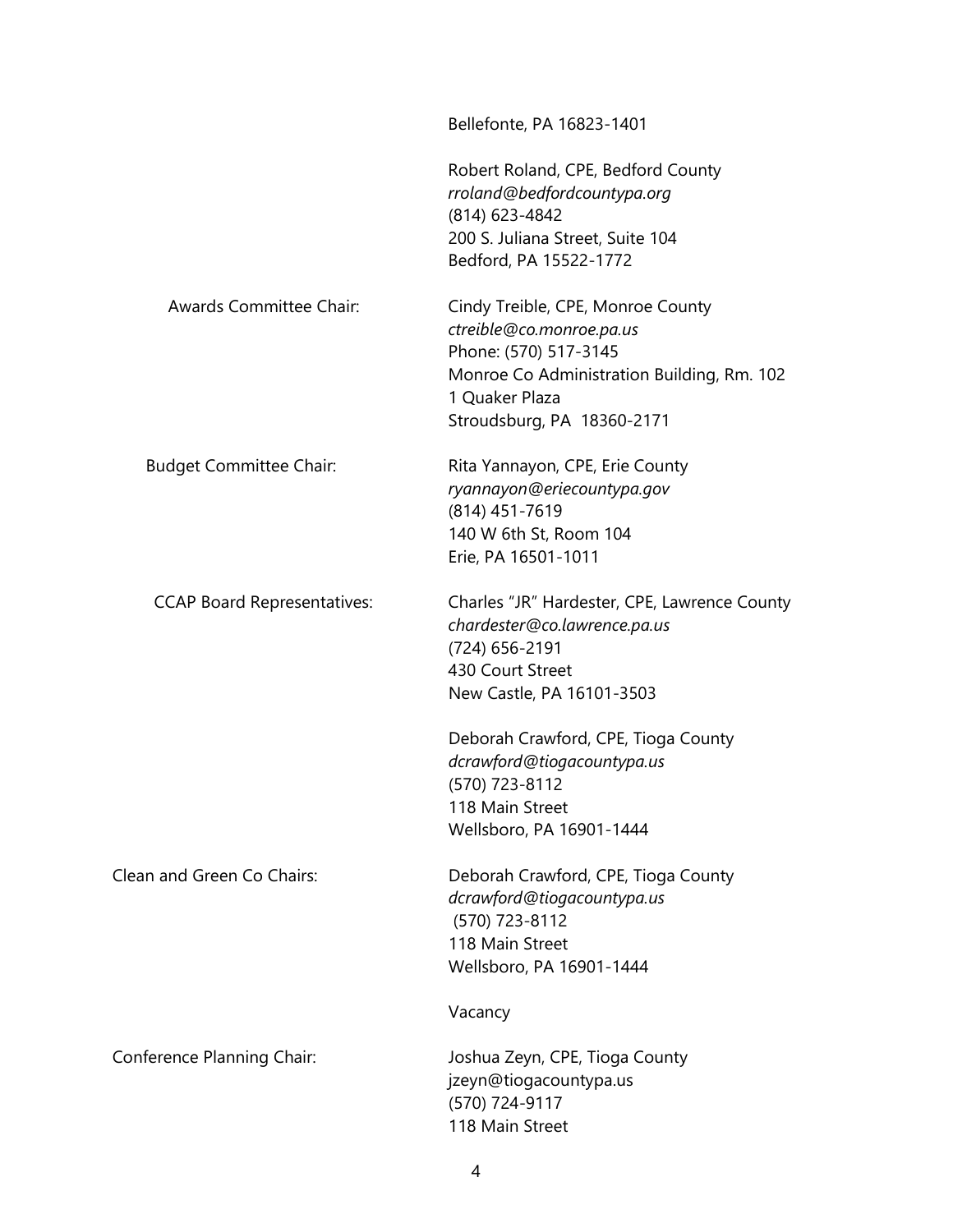|                             | Wellsboro, PA 16901-1444                                                                                                                                  |
|-----------------------------|-----------------------------------------------------------------------------------------------------------------------------------------------------------|
| Data Survey Co Chairs:      | Nick Angiolieri, CPE, Butler County<br>nangioli@co.butler.pa.us<br>(724) 284-5316<br>PO Box 1208<br>Butler, PA 16003-1208                                 |
|                             | Charles "JR" Hardester, CPE, Lawrence County<br>chardester@co.lawrence.pa.us<br>(724) 656-2191<br>430 Court Street<br>New Castle, PA 16101-3503           |
| <b>Education Co Chairs:</b> | Charles "JR" Hardester, CPE, Lawrence County<br>chardester@co.lawrence.pa.us<br>(724) 656-2191<br>430 Court Street<br>New Castle, PA 16101-3503           |
|                             | Jennifer Pettina, CPE, Centre County<br>jkpettina@centrecountypa.gov<br>(814) 355-6721<br>420 Holmes Street, Room 301<br>Bellefonte, PA 16823-1401        |
| <b>GIS Committee Chair:</b> | Jake Ostrom, CPE, Potter County<br>jostrom@pottercountypa.net<br>(814) 274-0517<br>1 North Main Street, Suite 111<br>Coudersport, PA 16915-1690           |
| Legislative Chair:          | Jonathan Schuck, CPE, Chester County<br>jschuck@chesco.org<br>(610) 344-6147<br>313 Market Street, Ste 4202<br>PO Box 2748<br>West Chester, PA 19380-0991 |
| Nominating Committee Chair: | Robert Roland, CPE, Bedford County<br>rroland@bedfordcountypa.org<br>(814) 623-4842<br>200 S. Juliana Street, Suite 104<br>Bedford, PA 15522-1772         |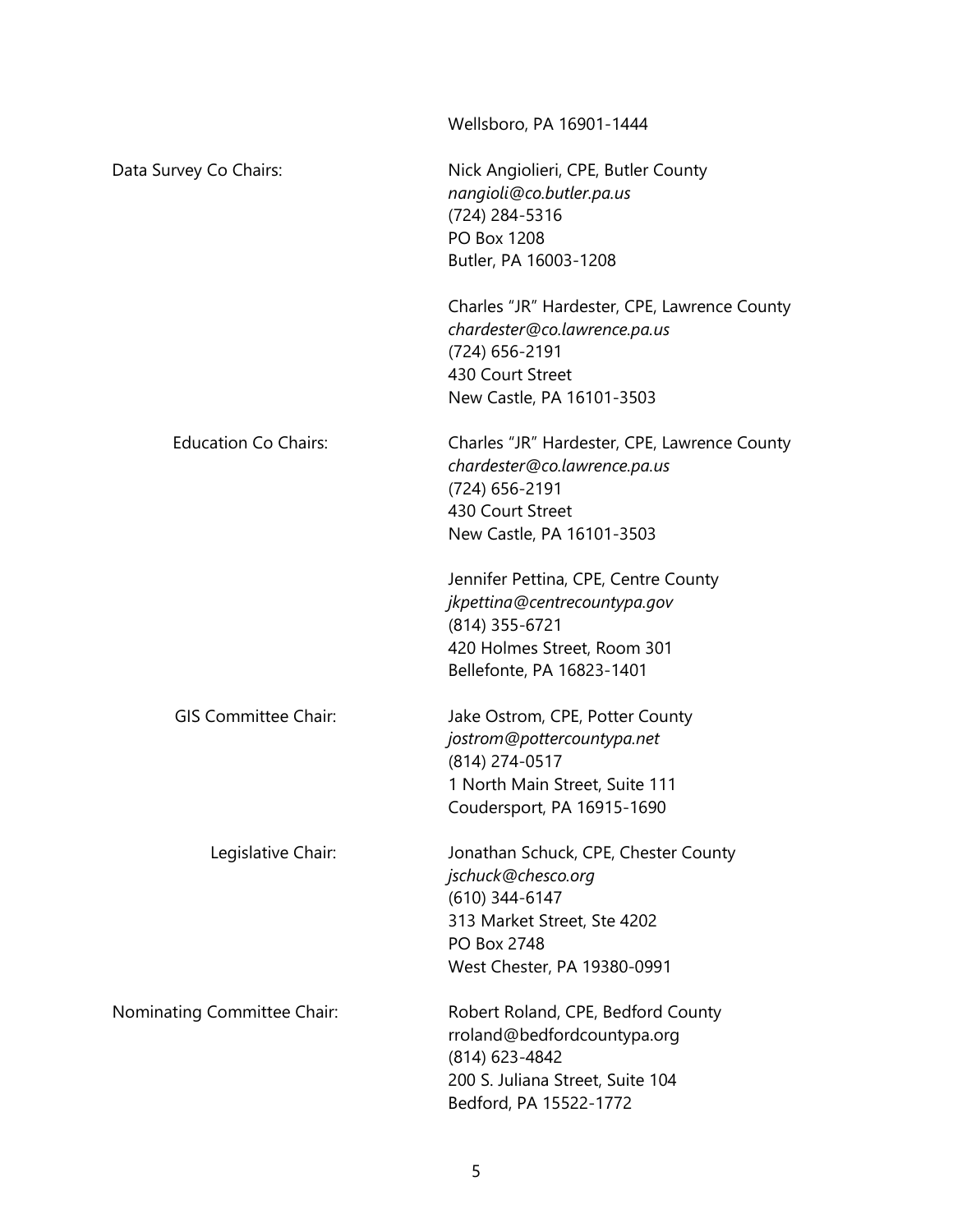| Pandemic Committee Chair:           | Deborah Crawford, CPE, Tioga County<br>dcrawford@tiogacountypa.us<br>(570) 723-8112<br>118 Main Street<br>Wellsboro, PA 16901-1444              |
|-------------------------------------|-------------------------------------------------------------------------------------------------------------------------------------------------|
| Policies and Procedures Co Chairs:  | Mark Kellerman, CPE, Centre County<br>mjkellerman@centrecountypa.gov<br>(814) 355-6721<br>420 Holmes St Rm 301<br>Bellefonte, PA 16823-1401     |
|                                     | Angelia Tennies, CPE, McKean County<br>astennies@mckeancountypa.org<br>(814) 887-3215<br>500 W. Main Street<br>Smethport, PA 16749-1149         |
| <b>SBCREA Chair:</b>                | Mark Kellerman, CPE, Centre County<br>mjkellerman@centrecountypa.gov<br>(814) 355-6721<br>420 Holmes St Rm 301<br>Bellefonte, PA 16823-1401     |
| <b>STEB Subcommittee Co Chairs:</b> | Charles "JR" Hardester, CPE, Lawrence County<br>chardester@co.lawrence.pa.us<br>(724) 656-2191<br>430 Court Street<br>New Castle, PA 16101-3503 |
|                                     | Renee Reynolds, CPE, STEB<br>rreynolds@pa.gov<br>(717) 787-5950                                                                                 |
| Tax Claim Committee Co Chairs:      | Angelia Tennies, CPE, McKean County<br>astennies@mckeancountypa.org<br>(814) 887-3215<br>500 W. Main Street<br>Smethport, PA 16749-1149         |
|                                     | Holly Martz, CPE, Dauphin County<br>hmartz@dauphinc.org<br>(717) 780-6129<br>112 Market Street<br>PO Box 1295                                   |